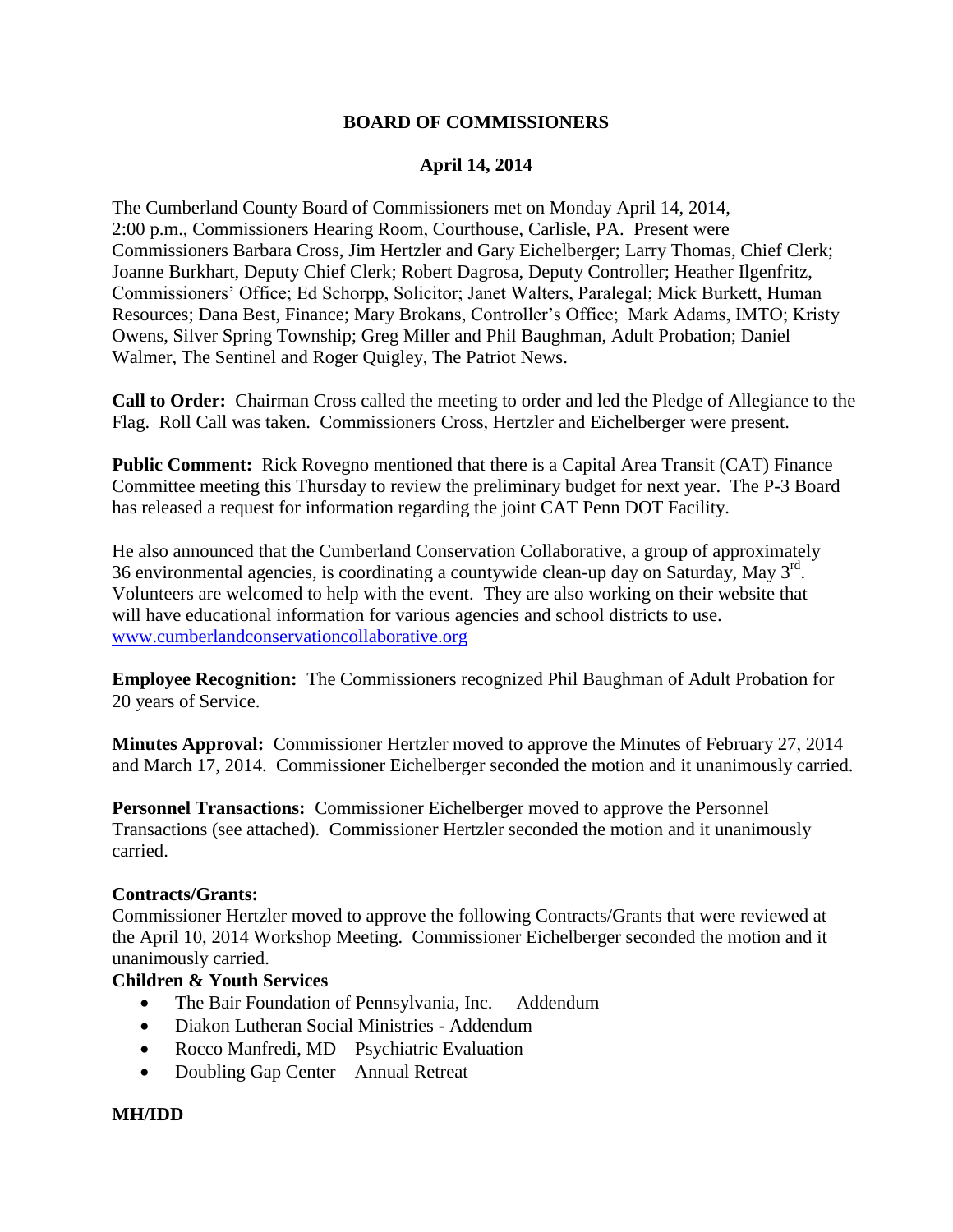Central PA Supportive Services, Inc. – Addendum (MH)

# **Court Administration**

 Lease Agreement between County of Cumberland and Bruce K. Barclay for Magisterial District Court Office 09-3-05

## **Department of Public Safety**

 Intergovernmental Agreement between the Commonwealth of Pennsylvania, Pennsylvania State Police and Cumberland County 911 Center

### **Prison**

• HACC Public Safety Center & Law Enforcement Complex – Addendum

Rebekah M. Finkey Agreement addendum

Enck's Mill Road Bridge Proposal with HRG for Construction Services

**Capital Project Requests:** Commissioner Hertzler moved to approve the Capital Project Requests that were reviewed at April 10, 2014 Workshop Meeting.

- Computer Life-cycle Spring 2014 \$111,000
- Purchase of Duress Alarms for MDJ Court Offices \$24,500
- Purchase of Vehicle for the Office of Aging \$28,000

Commissioner Eichelberger seconded the motion and it unanimously carried.

**Resolution No. 2014-11:** Commissioner Eichelberger moved to approve Resolution No. 2014- 11 Re Budget Adjustments, reviewed at the April 10, 2014 Workshop Meeting. Commissioner Hertzler seconded the motion and it unanimously carried (see attached).

**Resolution No. 2014-12**: Chairman Cross moved to approve Resolution No. 2014-12 Re Delegating Limited Authority to the Director of Facilities Management to Approve Certain Change Orders During the Course of Construction of Renovations to the Claremont Nursing & Rehabilitation Center Rehab Project reviewed at the April 10, 2014 Workshop Meeting. Commissioner Hertzler seconded the motion and it unanimously carried.

**Letter of Support:** Commissioner Hertzler moved to approve the request for a Letter of Support for Carlisle Borough's TIGER Grant Project Application to the U.S. Department of Transportation that was reviewed at April 10, 2014 Workshop Meeting. Commissioner Eichelberger seconded the motion and it unanimously carried.

**Letter of support:** Chairman Cross moved to approve the request for a Letter of Support for Silver Spring Township for a Grant Application to the Pennsylvania Department of Conservation and Natural Resources (DCNR). Commissioner Eichelberger seconded the motion and it unanimously carried. Kristy Owens of Silver Spring Township thanked the Board for their support of the grant.

**Sheriff Dept./DRO Service Agreement:** Chairman Cross moved to approve the Service Agreement between the Sheriff's Department and Domestic Relations. Commissioner Hertzler seconded the motion. Commissioner Eichelberger asked for a summary of the agreement. Chief Clerk Thomas explained that the agreement is for reimbursement of security services for DRO to the Sheriff's Department. The question was called and it unanimously carried.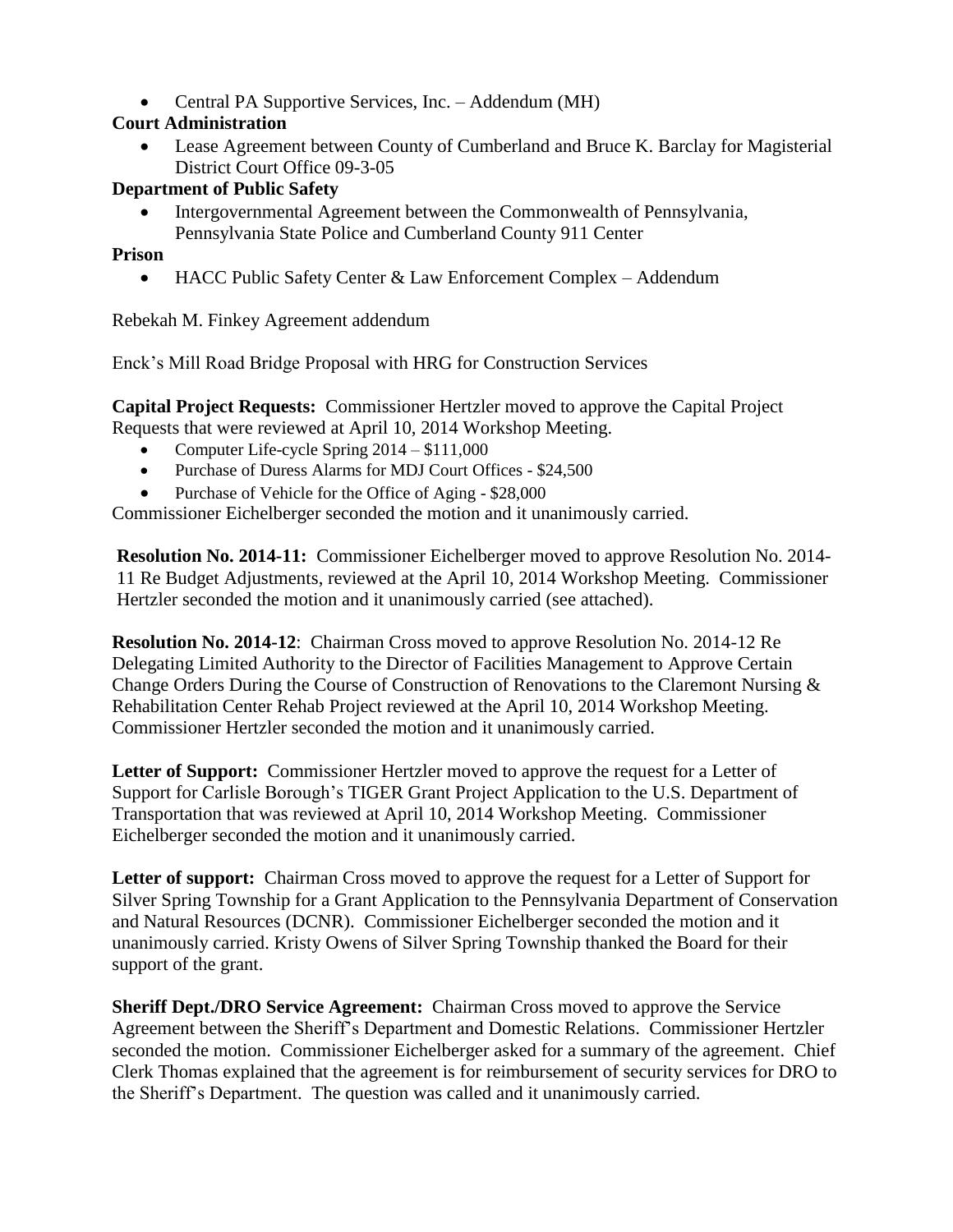**Renovations and Redecorating Policy:** Commissioner Hertzler moved to approve the Renovations and Redecorating Policy for the Facilities Management Office that was reviewed at April 10, 2014 Workshop Meeting. Commissioner Eichelberger seconded the motion and it unanimously carried.

**Federal Surplus Property Program:** Commissioner Eichelberger moved to approve the Submission Form for Participation in the Federal Surplus Program for the Facilities Management Office that was reviewed at April 10, 2014 Workshop Meeting. Commissioner Hertzler seconded the motion and it unanimously carried.

**Advertise Proposed Ordinance 2014-2:** Commissioner Eichelberger moved to approve the Authorization to Advertise the Proposed Ordinance 2014-2 Reaffirming and Imposing the Hotel Room Rental Tax to Fund Tourist Promotion in Cumberland County, Imposing a Rate of Tax, Providing for the Collection, Deposit and Distribution of Tax Revenues, Authorizing Expenditures of the Tax and Repealing in Part Ordinance 2001-3 as Subsequently Amended and reviewed at April 10, 2014 Workshop Meeting. Commissioner Hertzler seconded the motion and it unanimously carried. Commissioner Hertzler confirmed with the Solicitor that the Ordinance is to reaffirm consistency with the County Code.

**CDBG Program Modification:** Commissioner Hertzler moved to approve the Proposed Modifications to the Cumberland County Community Development Block Grant (CDBG) Program and HOME Investment Partnerships Program 2012 and 2013 Budgets that were reviewed at April 10, 2014 Workshop Meeting.

**RFP Award:** Commissioner Eichelberger moved to approve the RFP Award for Automated Drug Testing Assignment Web-Based System to American Court Services in the amount of \$52,501/year that was reviewed at the April 10, 2014 Workshop Meeting. Commissioner Hertzler seconded the motion and it unanimously carried.

**Enck's Mill Road Bridge Bid Award**: Chairman Cross moved to approve the Bid Award for Enck's Mill Road Bridge Replacement Project to Red Rock Construction, Inc. at a bid of \$650,466.13 as reviewed at the April 10, 2014 Workshop Meeting. Commissioner Hertzler seconded the motion and it unanimously carried.

**Appointment to LEPC:** Commissioner Hertzler moved to approve the appointment of Dennis McGee to the Local Emergency Planning Committee (LEPC) to fill a vacancy. Mr. McGee's term will expire on December 31, 2016. Commissioner Eichelberger seconded the motion and it unanimously carried.

**General Disbursement Transfer Authorizations:** Commissioner Eichelberger moved to approve the General Disbursement Transfer Authorizations that was presented at the April 10, 2014 Workshop Meeting. Commissioner Hertzler seconded the motion and it unanimously carried.

| a.             | 4/4/2014 | \$           | 5,915.75                 |
|----------------|----------|--------------|--------------------------|
| b.             | 4/4/2014 | \$           | 93.88                    |
| $\mathbf{c}$ . | 4/4/2014 | $\mathbb{S}$ | 704.04                   |
| d.             |          |              | 4/4/2014 \$3,364,054.82  |
| e.             |          |              | 4/11/2014 \$1,932,500.55 |
| f.             |          |              | 4/11/2014 \$ 145,154.98  |